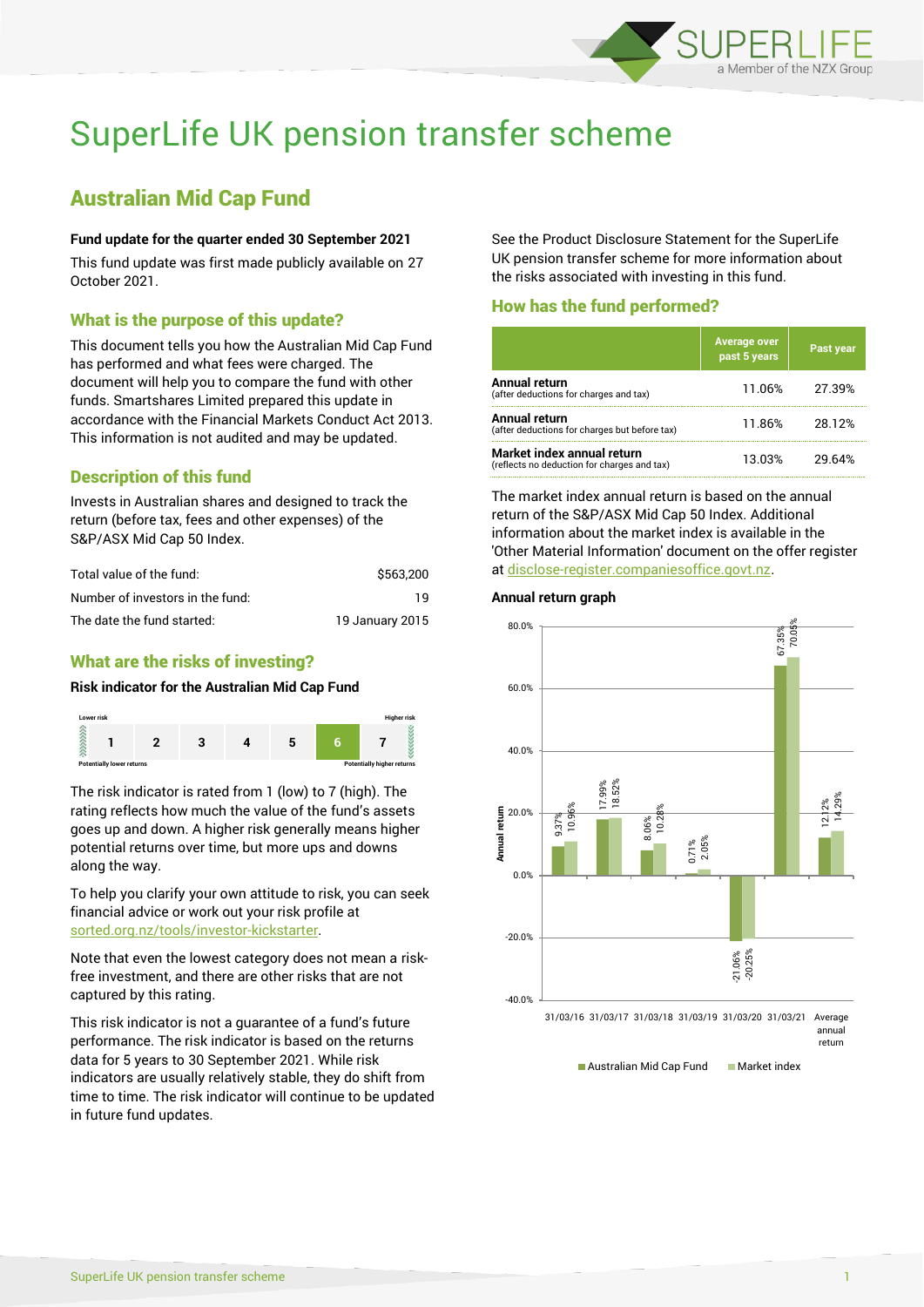

This shows the return after fund charges and tax for each year ending 31 March since the fund started. The last bar shows the average annual return since the fund started, up to 30 September 2021.

**Important:** This does not tell you how the fund will perform in the future.

Returns in this update are after tax at 28%.

#### What fees are investors charged?

Investors in the Australian Mid Cap Fund are charged fund charges. In the year to 31 March 2021 these were:

|                                                    | % per annum of fund's<br>net asset value |  |
|----------------------------------------------------|------------------------------------------|--|
| <b>Total fund charges</b>                          | <u>በ 60%</u>                             |  |
| Which are made up of:                              |                                          |  |
| <b>Total management and administration charges</b> | 0.60%                                    |  |
| Including:                                         |                                          |  |
| Manager's basic fee                                | በ 59%                                    |  |
| Other management and<br>administration charges     | 0.01%                                    |  |
| Other charges                                      | Dollar amount per investor               |  |
| Administration fee                                 | \$60 per annum                           |  |

Investors may also be charged individual action fees for specific actions or decisions (for example, for transferring money into the scheme from a UK pension scheme). See the Product Disclosure Statement for the SuperLife UK pension transfer scheme for more information about those fees.

The fees set out above include GST where applicable.

Small differences in fees and charges can have a big impact on your investment over the long term.

### Example of how this applies to an investor

Jess had \$10,000 in the fund at the start of the year and did not make any further contributions. At the end of the year, Jess received a return after fund charges were deducted of \$2,739 (that is 27.39% of her initial \$10,000). Jess paid other charges of \$60. This gives Jess a total return after tax of \$2,679 for the year.

#### What does the fund invest in?

#### **Actual investment mix**

This shows the types of assets that the fund invests in.



#### **Target investment mix**

This shows the mix of assets that the fund generally intends to invest in.

| <b>Asset Category</b>        | <b>Target asset mix</b> |
|------------------------------|-------------------------|
| Cash and cash equivalents    |                         |
| New Zealand fixed interest   |                         |
| International fixed interest |                         |
| Australasian equities        | 100.00%                 |
| International equities       |                         |
| Listed property              |                         |
| Unlisted property            |                         |
| Commodities                  |                         |
| Other                        |                         |